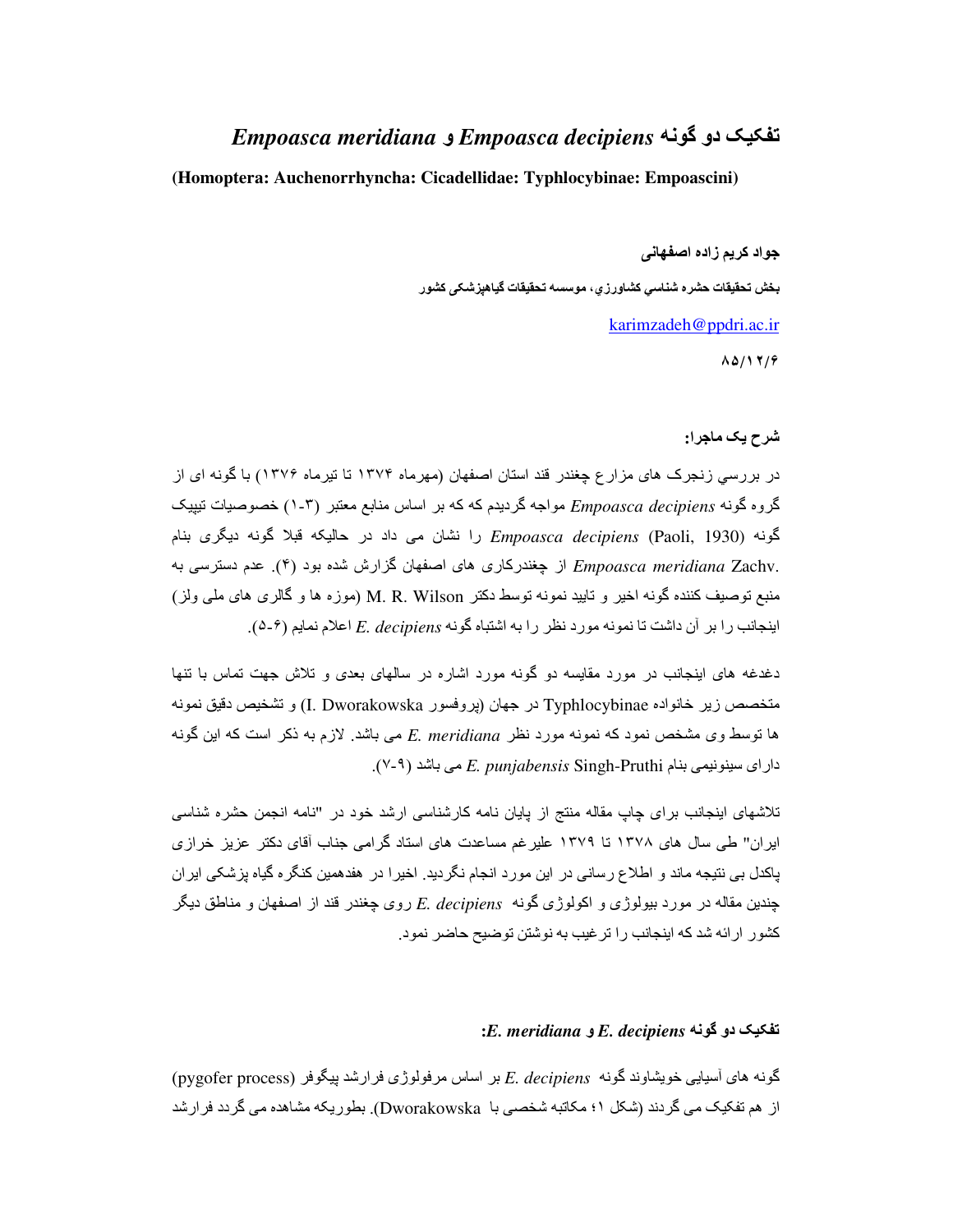iuntil nou<br>Known fio m Jrag turanica pteridis ialensis<br>mendiana  $P^{\text{unial}}$ decipiens affinis

 e;ش 9C *E. decipiens* '() در 9>و Hا) fusiform) e;ش 9.دو *E. meridiana* '() در S(?#پ (lentiform) می باشد .

شکل ۱<sub>.</sub> فرارشد پیگوفر در گونه های آسیایی خویشاوند گونه E. decipiens

منابع:

**1-** Ribaut H, 1936. *Homoptères Auchénorhynques (I. Typhlocybidae)-Faune de France 31*. INRA, Paris.

**2-** Emeljanov AF, 1967. Suborder Cicadinea (Auchenorrhyncha). In: Bei-Bienko GY (ed.), *Keys to the Insects of the European USSR, I. Apterygota, Palaeoptera, Hemimetabola*. Israel Program for Scientific Translations, Jerusalem, pp. 421-551.

**3-** LeQuesne WJ, Payne KR, 1981. *Cicadellidae (Typhlocybinae) with a Check List of the British Auchenorhyncha (Hemiptera, Homoptera), Handbooks for the Identification of British Insects, 2 (2c)*. Royal Entomological Society of London, London.

۴- خیری م ، علیمرادی ا، ۱۳۴۷. زنجره های چقندر قند ایران و نقش آنها در انتقال بیماری ویروسی کرلی تاپ. بنگاه اصلاح و تهيه بذر چغندر قند كر ج، تهر ان.